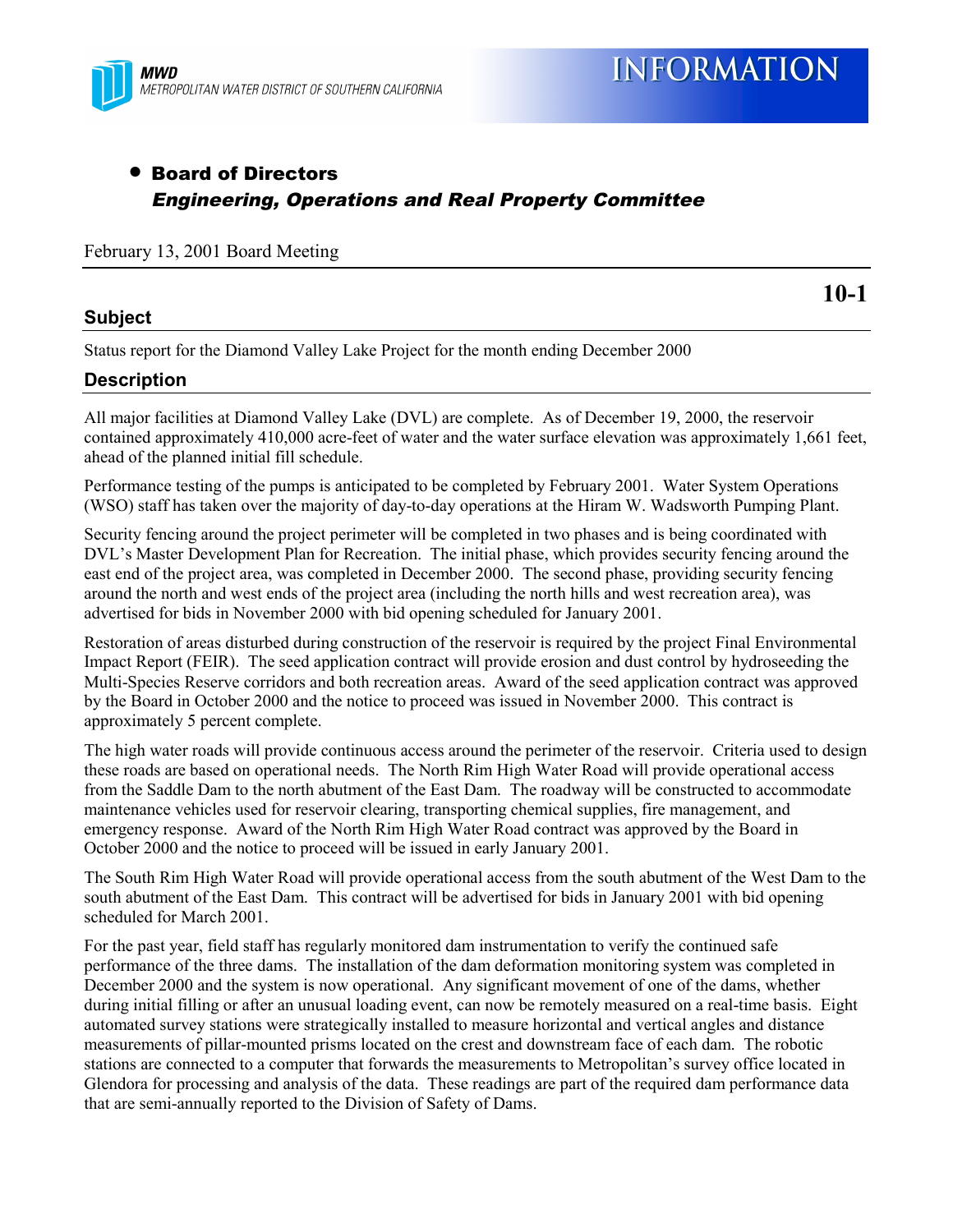## **PROJECTED TOTAL COSTS**

The revised total DVL budget of \$2.0871 billion was established at the July 1999 Board meeting. Since that time, projected total costs have increased by \$8.5 million, from \$2.0026 billion to \$2.0111 billion, but are still below the \$2.0871 billion revised budget. Total expenditures to date are \$1.9725 billion, including \$38.0 million for settlement of the West Dam claim, \$9.4 million for settlement of the East Dam and West Dam Foundation Excavation claims, and \$5.6 million for Recreation activities that will be transferred to the Recreation appropriation at a future date.

Expenditures also include the purchase of properties surrounding the reservoir operating area and the Multi-Species Reserve. Property usage is being evaluated with the possibility that several areas will be designated as surplus in the future. Any proceeds realized by Metropolitan by the sale or turnover of these properties will be credited to the project budget, including any recreation components recommended by the Board, thereby decreasing the projected total cost of the project. (See **Attachment 1** for a financial summary and project cash flow, and **Attachment 2** for the remaining budget). Financial information presented in this board letter is consistent with financial data (December 31, 2000) reviewed by the Office of the Chief Financial Officer and the DVL Evaluation Team Manager.

| <b>EXPENDITURES (December 2000)</b> include West Dam, East Dam and West Dam<br>Foundation Excavation Claims Settlement & Recreation Actuals                                                                                                                                                                       |                                                                                       | \$1,972.5 million |
|-------------------------------------------------------------------------------------------------------------------------------------------------------------------------------------------------------------------------------------------------------------------------------------------------------------------|---------------------------------------------------------------------------------------|-------------------|
| <b>WORK IN PROGRESS</b> includes Dam Deformation Monitoring; Pump Procurement Contract;<br>Phase 1 Perimeter Fencing Contract; North Rim High Water Road Contract; Seed<br>Application; Environmental Documentation; Labor for DVLP Management, Design Staff,<br>Construction Management, & Environmental Support |                                                                                       | \$19.2 million    |
| <b>REMAINING WORK</b><br>Perimeter Fencing (Phase 2) Construction Contract<br>South Rim High Water Road Construction Contract<br>Miscellaneous Completion Contracts<br>Miscellaneous Environmental Activities<br>Labor – Design & Construction Management                                                         | $$1.5$ million<br>\$11.0 million<br>\$ 3.5 million<br>\$ 0.8 million<br>\$2.3 million |                   |
| Project Labor Agreement<br><b>SUBTOTAL</b>                                                                                                                                                                                                                                                                        | \$ 0.3 million                                                                        | \$19.4 million    |
| <b>TOTAL PROJECTED COSTS</b>                                                                                                                                                                                                                                                                                      |                                                                                       | \$2,011.1 million |
| <b>REMAINING BUDGET</b>                                                                                                                                                                                                                                                                                           |                                                                                       | \$76.1 million    |
| <b>TOTAL PROJECT BUDGET</b>                                                                                                                                                                                                                                                                                       |                                                                                       | \$2,087.1 million |

### **ISSUES AND CONCERNS**

There are currently no issues or concerns.

### **Policy**

Board Request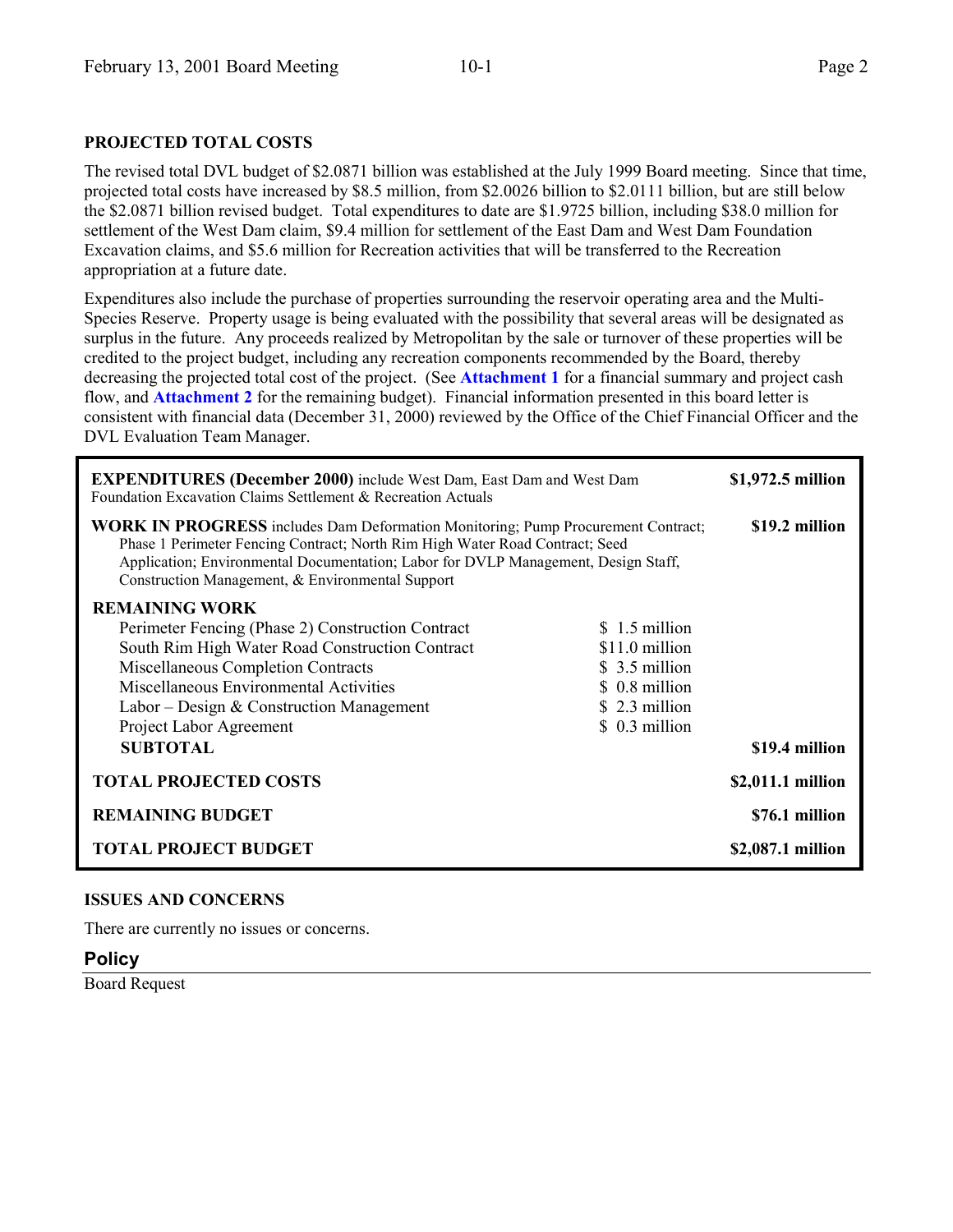## **Fiscal Impact**

Refer to table and attachments.

Wolfe 1/24/2001 *Roy L. Wolfe Date Manager, Corporate Resources*

stet 1/29/2001 *General Manager Date*

**Attachment 1 - Financial Summary/Project Cash Flow Attachment 2 - Remaining Budget**

BLA #594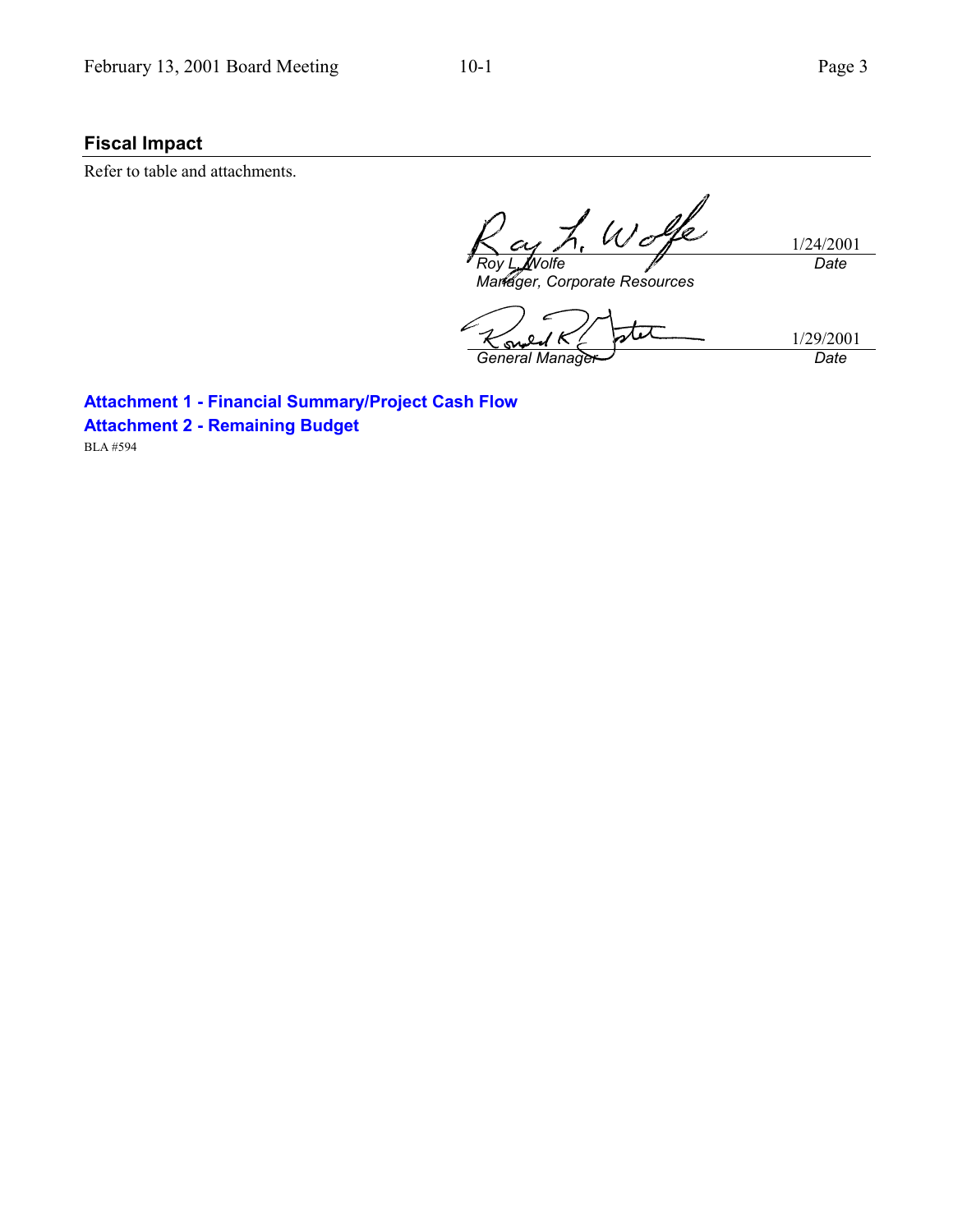

## **Financial Summary**

## **Project Cash Flow**